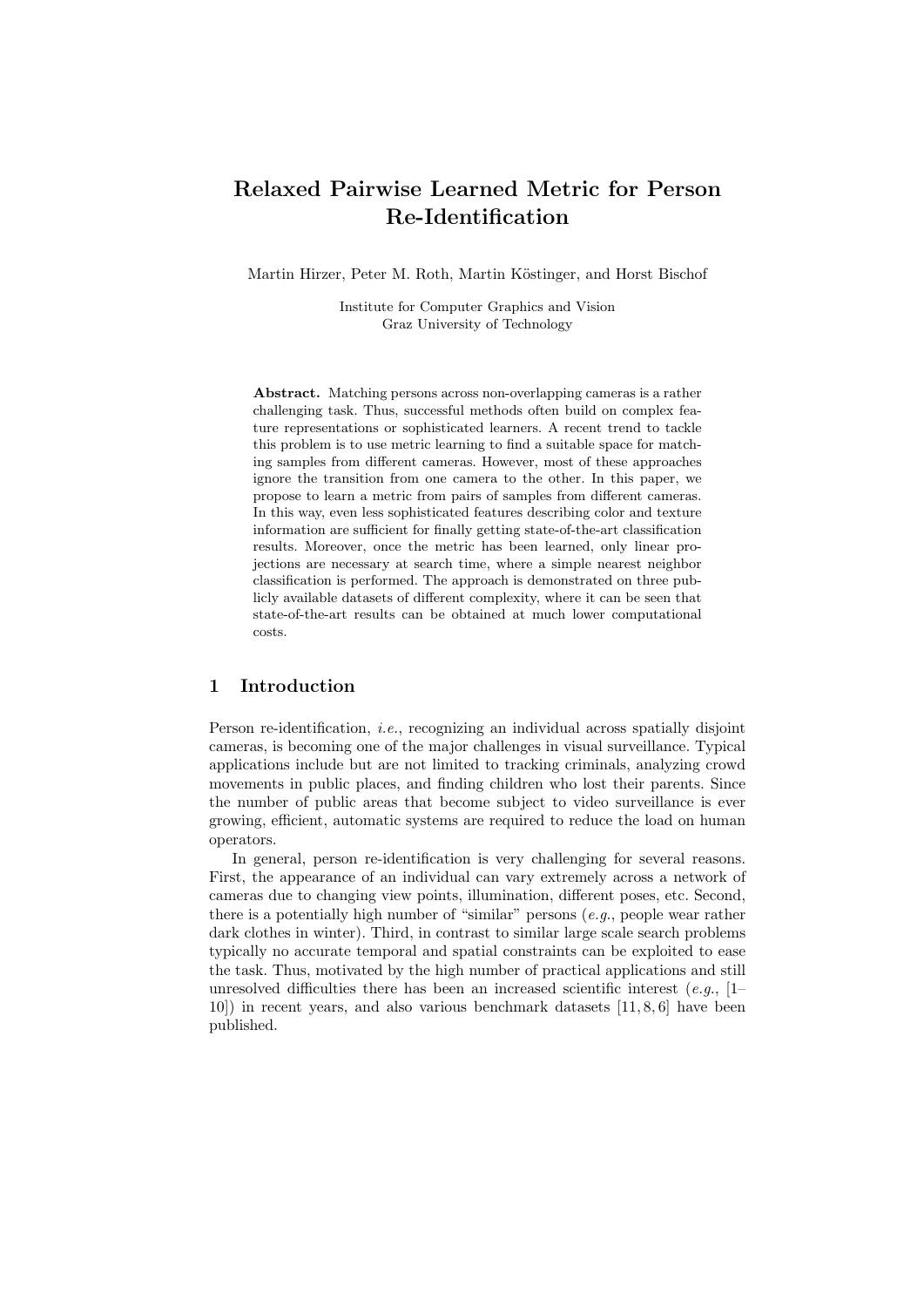Due to the complexity of the task different strategies have been proposed to solve it. The methods can be roughly divided into the following groups: (a) descriptive methods  $(e.g., [2, 1, 12, 13]),$  (b) discriminative methods  $(e.g., [3, 5-$ 7, 14, 8, 4), and (c) metric learning methods  $(e.q., [10, 15])$ . The main idea of descriptive methods is to extract visual features that are both, distinctive and stable under changing conditions between different cameras. After feature extraction, a standard distance measure is applied to compare different person representations. However, large intra-class appearance variations often prevent the computation of distinctive and stable features under realistic conditions. To overcome these limitations, discriminative methods additionally take advantage of class information to exploit the discriminative information given by the data. But, as a drawback, such methods tend to overfit to the training data. Moreover, they are often based on local image descriptors, which might be a severe disadvantage. For instance, a red bag visible in on view would be very discriminative, however, if it is not visible in the other view it becomes impossible to find the specific person again.

A midway between both approaches is to use metric learning [10, 15]. Such methods are similar to descriptive methods – the data is modeled by some kind of descriptive feature. However, they differ as the descriptors are not directly compared in the feature space, but instead a non-Euclidean distance is used. Since this has to be estimated beforehand, in contrast to descriptive models a training stage is necessary. In fact, such metrics describe the transition in feature space between two camera views, which makes these approaches much more suitable for real world scenarios. Moreover, during evaluation metric learning approaches are very efficient since additionally to the feature extraction and the matching only a linear projection has to be computed. However, there are two main drawbacks considering the training stage. First, existing metric learners such as Large Margin Nearest Neighbor (LMNN) [16], Information Theoretic Metric Learning (ITML) [17], and Logistic Discriminant Metric Learning (LDML) [18] build on complex optimization schemes resulting in high computational costs. Second, these methods typically assume a multi-class classification problem, which is not the case for person re-identification. In fact, we are only given image pairs, so existing methods have to be adapted. There are only a few methods such as [19, 20] which directly indent learning a metric from data pairs. But again, these methods build on complex numerical methods, making them infeasible in practice.

The goal of this work is to benefit from the advantages of metric learning, however, reducing the computational effort. In fact, we introduce a pairwise metric learning approach taking advantage of the structure of the data, however, aim to reduce the computational effort. This is realized by relaxing the original hard constraints, getting a simpler problem and thus avoiding iterative procedures. In this way, we finally obtain state-of-the-art or even significantly better results on three different datasets of varying size and complexity. This is in particular of interest, since, compared to existing methods, only rather simple image descriptors extracting color (HSV and Lab) and texture information (LBP) are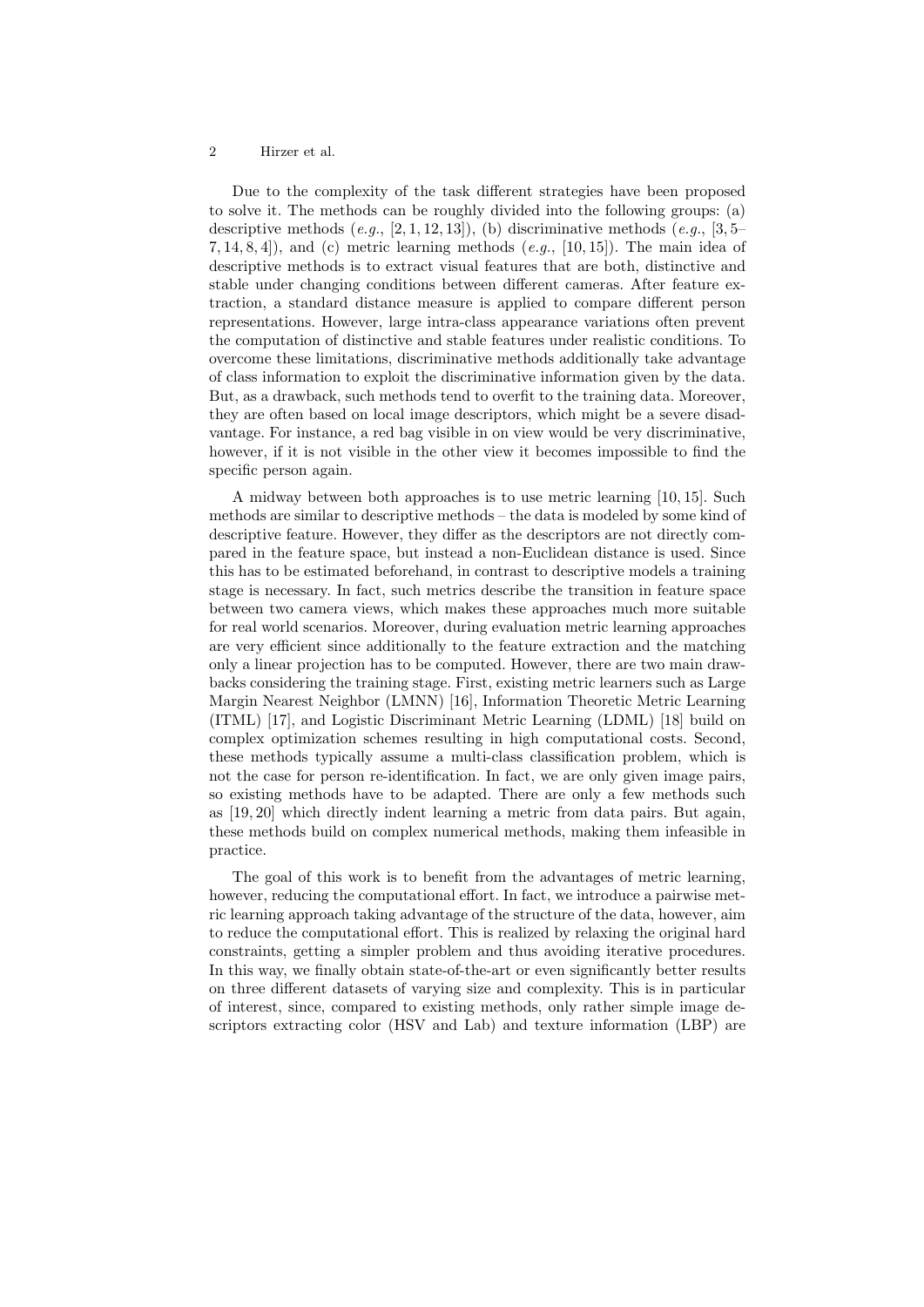used. Moreover, we give a detailed comparison to other methods, an analysis of runtime, and show the influence of the number of training samples.

# 2 Related Work

Many of the proposed approaches try to tackle the person re-identification problem by seeking a very distinctive and at the same time stable feature representation for describing a person's appearance. For instance, Gheissari *et al.* [1] try to fit a triangulated graph to each person to cope with pose variations. However, their approach works only if people are seen from similar viewpoints, which is not the case in most practical setups. The same restriction applies for the work of Wang et al. [2]. The image of a person is divided into regions and their color spatial structure is captured by a co-occurrence matrix. In [12], Farenzena  $et$ al. combine multiple features to describe the appearance of a person by exploiting perceptual principles. After obtaining a person's silhouette through a segmentation step, symmetry and asymmetry axes are found and used for accumulating color and texture feature responses. Cheng et al. [21] apply Pictorial Structures to person re-identification. They fit a body configuration composed of chest, head, thighs, and legs on pedestrian images and extract per-part color information as well as color displacement within the whole body. The extracted descriptors are then used in a matching step. Additionally, the authors introduce a method to customize the fit of Pictorial Structures on a specific person in cases when more images are available.

In contrast to such descriptive approaches relying on hand crafted features, other methods aim at learning a more discriminative feature model. For instance, Bak et al. [4] first apply a person detector, and then use AdaBoost to generate a visual signature consisting of Haar-like features. Gray and Tao [3] use AdaBoost to select the most relevant out of a set of color and texture features. To compare corresponding features they additionally estimate a likelihood ratio test providing a similarity function. Lin and Davis [5] propose to learn pairwise dissimilarities that can be applied for nearest neighbor classification. Schwartz and Davis [6] use Partial Least Squares reduction to project high dimensional signatures onto a low dimensional discriminant space. Another method is presented by Prosser et al. [7]. Here, the person re-identification problem is formulated as a ranking problem. The authors introduce Ensemble RankSVM, a method that learns a subspace where the potential true match gets the highest rank. Hirzer *et al.* [8] combine both of the aforementioned strategies, *i.e.*, they apply a descriptive and a discriminative model in parallel, showing that using the complementary information captured by both models leads to improved performance.

Exploiting geometry was proposed by Baltieri et al. [22]. They generate a highly sophisticated 3D human body model from foreground segmented person images, which can then be matched using a histogram based distance. The authors put strong assumptions on the input data and require a sufficiently accurate tracker, capable of extracting foreground segmented images as well as position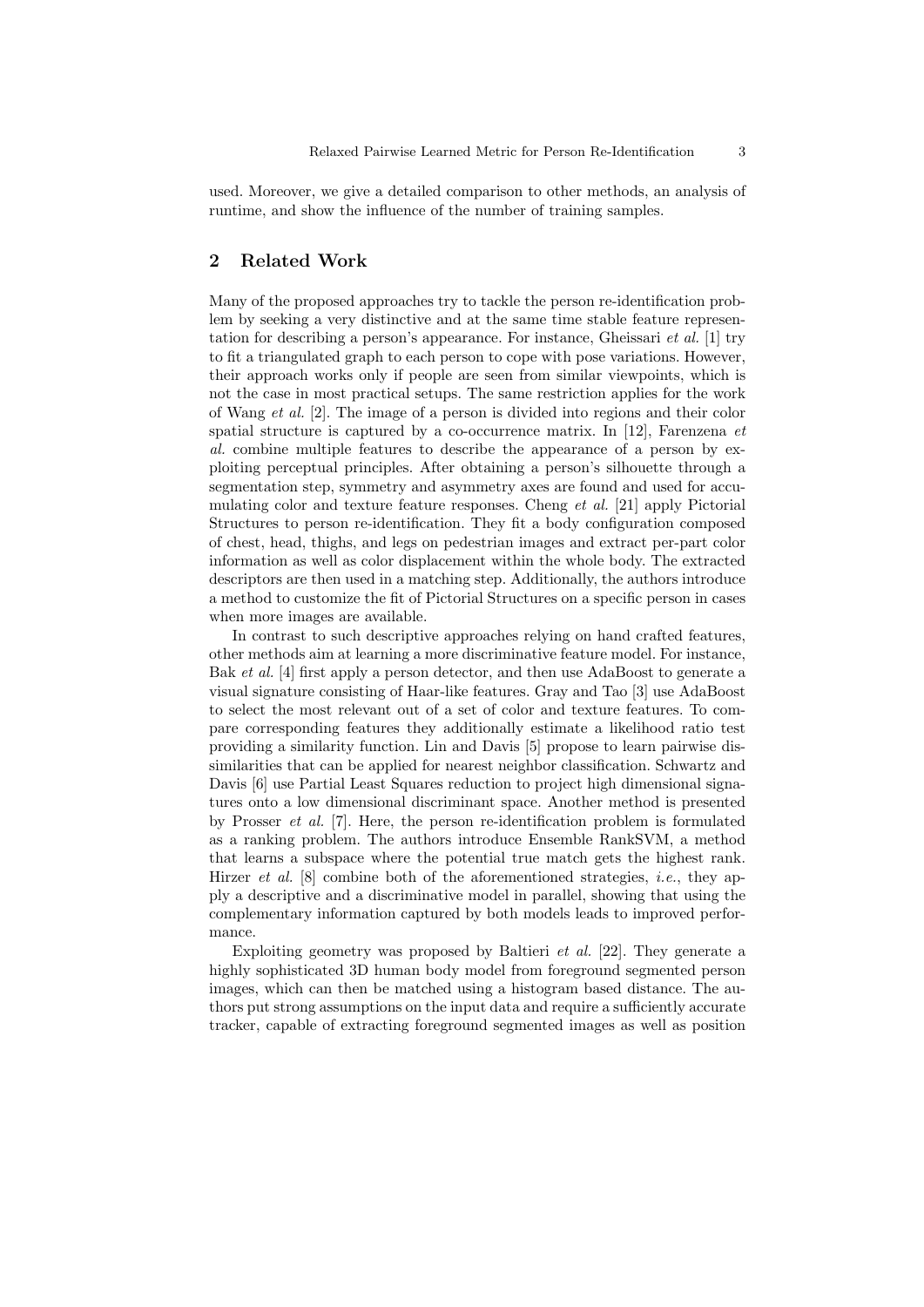and orientation data of persons. To improve classification results some methods also exploit additional cues besides visual information. Makris et al. [23] and Rahimi et al. [13] simplify the problem by applying temporal constraints based on the spatial layout of the observed scene. Javed  $et al.$  [24] try to learn transitions between cameras to cope with illumination changes, and Zheng *et al.* [9] use contextual, visual information that comes from surrounding people.

A new direction that has recently been pursued is metric learning. Dikmen et al. [10] learn a Mahalanobis distance that is optimal for  $k$ -nearest neighbor classification using a maximum margin formulation. In fact, they extend the work of Weinberger and Saul [16] by introducing a rejection option into the LMNN framework. This option enables the LMNN classifier to return no matches if all nearest neighbors are beyond a certain distance, thereby telling the user that a searched person does not occur in a certain scene. Similarly, Zheng et al. [15] also use metric learning, but formulate it in a probabilistic manner. They seek a distance that maximizes the probability of a matching pair having a smaller distance than a non-matching pair.

# 3 Relaxed Pairwise Metric Learning

Metric learning for person re-identification has been previously addressed [10, 15]. However, as a main drawback, these methods require computationally complex optimization schemes, which hamper a practical application in large scale scenarios. Thus, the goal of this paper is to introduce a more efficient, still effective metric learning approach, which will be derived in the following.

One prominent approach for metric learning is Mahalanobis distance learning. Given *n* data points  $x_i \in \mathbb{R}^m$ , the goal is to estimate a matrix **M** such that

$$
d_{\mathbf{M}}(x_i, x_j) = (x_i - x_j)^{\top} \mathbf{M}(x_i - x_j)
$$
\n(1)

describes a pseudo-metric. In fact, this is assured if M is positive semi-definite, *i.e.*,  $M \succeq 0$ . If  $M = \Sigma^{-1}$ , *i.e.*, the inverse of the covariance matrix  $\Sigma$ , the distance defined by Eq. (1) is referred to as the Mahalanobis distance.

An alternative formulation for Eq. (1), which is more intuitive, is given via the squared distance

$$
d_{\mathbf{L}}(x_i, x_j) = ||\mathbf{L}(x_i - x_j)||^2, \qquad (2)
$$

which is easily obtained from

$$
(x_i - x_j)^{\top} \mathbf{M}(x_i - x_j) = (x_i - x_j)^{\top} \underbrace{\mathbf{L}^{\top} \mathbf{L}}_{\mathbf{M}} (x_i - x_j) = ||\mathbf{L}(x_i - x_j)||^2.
$$
 (3)

If additionally class labels are given, not only the generative structure of the data but also the discriminative information can be exploited. However, the person re-identification problem is lacking class labels, but we can exploit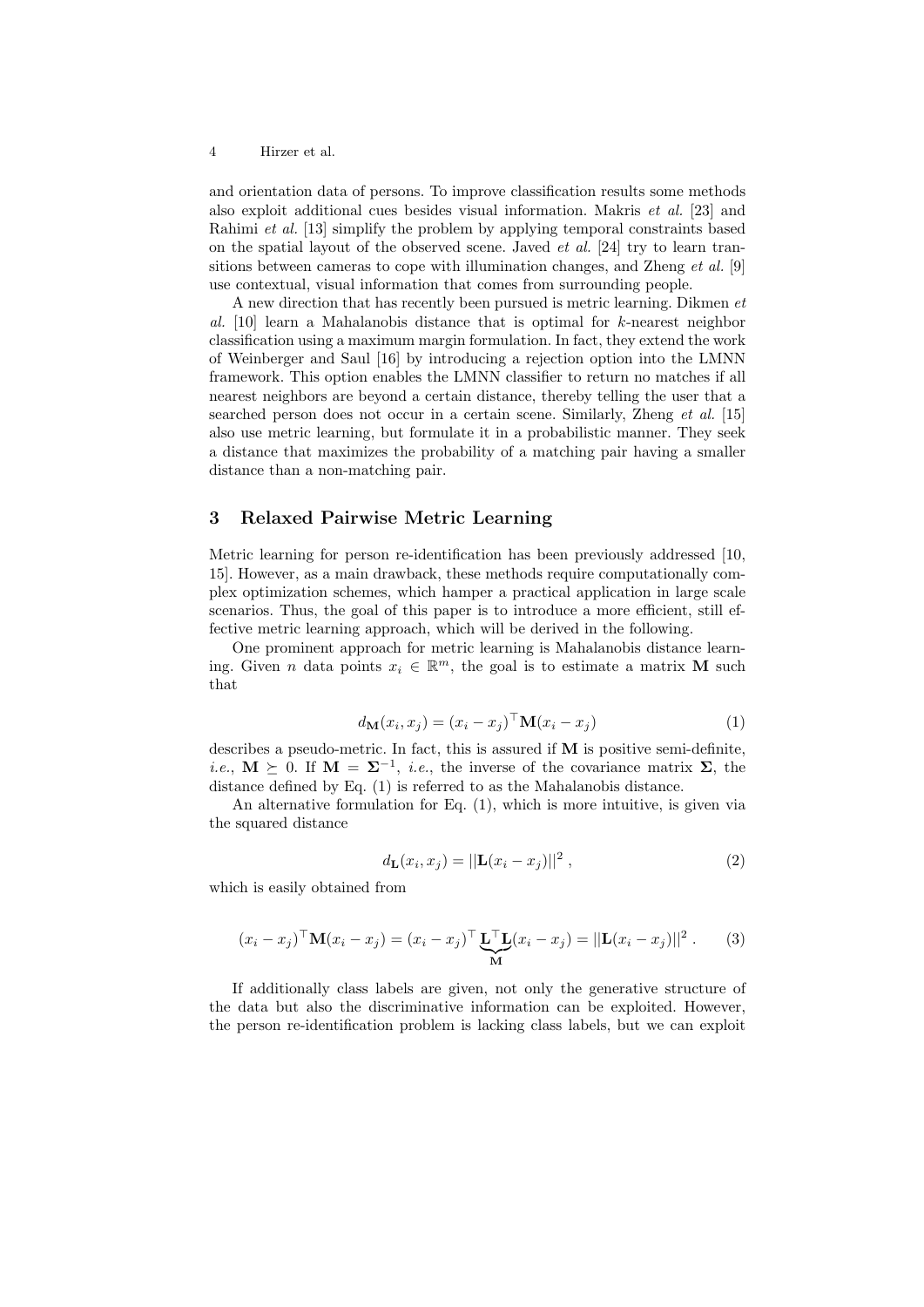the information that the data is given in form of pairs. Thus, we break down the original multi-class problem into a two-class problem in two steps. First, we transform the samples from the data space to the label agnostic difference space, which is inherently given by the metric definition in Eqs. (1) and (2). Second, the original class labels are discarded and the samples are arranged using pairwise equality and inequality constraints, where we obtain the class same  $S$  if two data points  $x_i$  and  $x_j$  share the same label and the class *different*  $D$  otherwise. In our case sharing a label means that the samples  $x_i$  and  $x_j$  describe views of the same person in different cameras.

In the following, we introduce an efficient but still effective solution for this task. We build on the simple observation that distances  $d_{\mathbf{L}}(x_i, x_j)$  for  $(x_i, x_j) \in \mathcal{S}$ should be small whereas they are expected to be large for  $(x_i, x_j) \in \mathcal{D}$ . This can be realized by using the following objective function:

$$
\mathcal{L}(\mathbf{L}) = \frac{1}{|\mathcal{S}|} \sum_{(i,j) \in \mathcal{S}} ||\mathbf{L}(x_i - x_j)||^2 - \frac{1}{|\mathcal{D}|} \sum_{(i,j) \in \mathcal{D}} ||\mathbf{L}(x_i - x_j)||^2.
$$
 (4)

Let  $|| \cdot ||$  be the Frobenius norm, then we can re-write the squared distances:

$$
||\mathbf{L}(x_i - x_j)||^2 = \langle \mathbf{L}(x_i - x_j), \mathbf{L}(x_i - x_j) \rangle = tr ((x_i - x_j)^\top \mathbf{L}^\top \mathbf{L}(x_i - x_j))
$$
  
= tr ( $\mathbf{M}(x_i - x_j)(x_i - x_j)^\top$ ), (5)

where  $\langle \cdot, \cdot \rangle$  indicates the inner product and  $tr(\cdot)$  the matrix' trace. In particular, we are exploiting the fact that the inner product can be transferred to a trace formulation and that the trace is invariant under cyclic permutations. Thus, we can re-write the objective function Eq. (4) to

$$
\mathcal{L}(\mathbf{M}) = \frac{1}{|\mathcal{S}|} \sum_{(i,j) \in \mathcal{S}} tr\left(\mathbf{M}(x_i - x_j)(x_i - x_j)^\top\right) \n- \frac{1}{|\mathcal{D}|} \sum_{(i,j) \in \mathcal{D}} tr\left(\mathbf{M}(x_i - x_j)(x_i - x_j)^\top\right).
$$
\n(6)

Finally, let

$$
\Sigma_S = \frac{1}{|\mathcal{S}|} \sum_{(i,j) \in \mathcal{S}} (x_i - x_j)(x_i - x_j)^\top \tag{7}
$$

$$
\Sigma_D = \frac{1}{|\mathcal{D}|} \sum_{(i,j) \in \mathcal{D}} (x_i - x_j)(x_i - x_j)^\top \tag{8}
$$

be the sample covariance matrices of  $S$  and  $D$ , respectively, and taking into account the linear properties of the trace, we get the objective function

$$
\mathcal{L}(\mathbf{M}) = tr(\mathbf{M}\mathbf{\Sigma}_S) - tr(\mathbf{M}\mathbf{\Sigma}_D) = tr(\mathbf{M}(\mathbf{\Sigma}_S - \mathbf{\Sigma}_D)).
$$
\n(9)

To avoid trivial solutions and an overfitting to the training data an additional regularization is required. In our case, we would like to enforce the minimization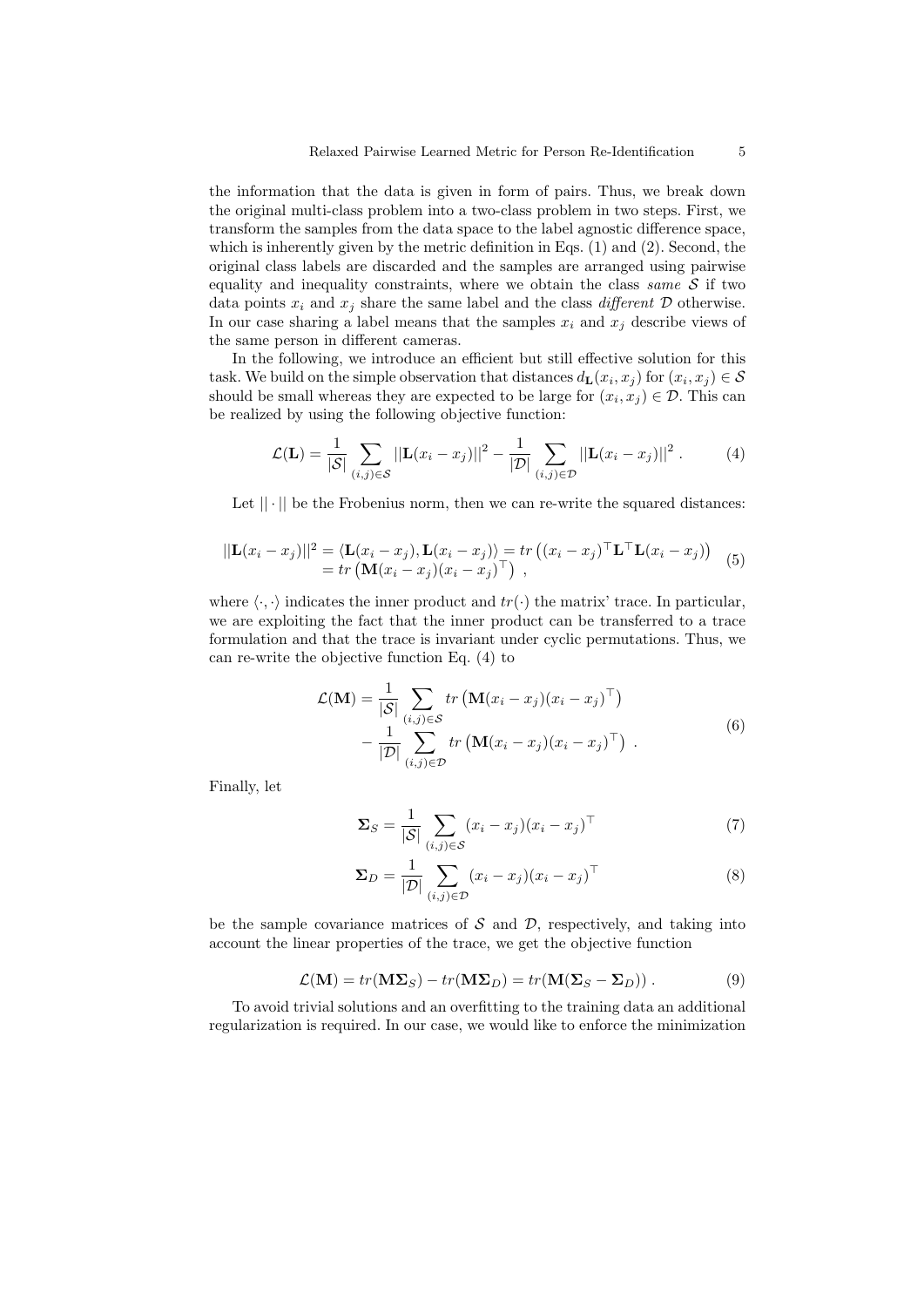of the distances within  $S$  but also to avoid unbounded distances for  $D$ , which would degenerate the metric. Thus, we introduce a scaling on both,  $S$  and  $D$ , obtaining the optimization problem

$$
\min_{s.t.} \mathcal{L}(\mathbf{M})
$$
  

$$
s.t. \mathbf{M} \succeq 0, \quad \mathbf{L}\mathbf{\Sigma}_S \mathbf{L}^\top = \mathbf{I}, \quad \mathbf{L}\mathbf{\Sigma}_D \mathbf{L}^\top = \mathbf{I}, \tag{10}
$$

which is hard to solve (*i.e.*, requires a complex iteration scheme). Hence, we relax the positivity constraint  $M \succeq 0$ . Further taking into account that

$$
tr(\mathbf{M}\Sigma_S) = tr(\mathbf{L}\Sigma_S\mathbf{L}^\top) = tr(\mathbf{L}\Sigma_D\mathbf{L}^\top) = tr(\mathbf{M}\Sigma_D) = m \tag{11}
$$

the optimization problem Eq. (10) can be relaxed to solve

$$
tr(\mathbf{M}(\Sigma_S - \Sigma_D)) = 0.
$$
 (12)

Technically, due to the relaxation the finally obtained matrix M does not describe a pseudo-metric. Nevertheless, the experimental results show that the estimated solution provides a sufficient approximation for the given task and that competitive results can be obtained; however, on a much lower computational effort.

# 4 Person Re-ID System

In the following, we introduce our proposed person re-identification system consisting of three stages: (1) feature extraction, (2) metric learning, and (3) classification. The overall system is illustrated in Figure 1. During training the metric between two cameras is estimated, which is then used for calculating the distances between an unknown sample and the samples given in the database. The three steps are discussed in more detail in the next sections.



Fig. 1. Person re-identification system consisting of three stages: (1) feature extraction – dense sampling of color and texture features, (2) metric learning – exploiting the structure of similar and dissimilar pairs, (3) classification – nearest neighbor search under the learned metric.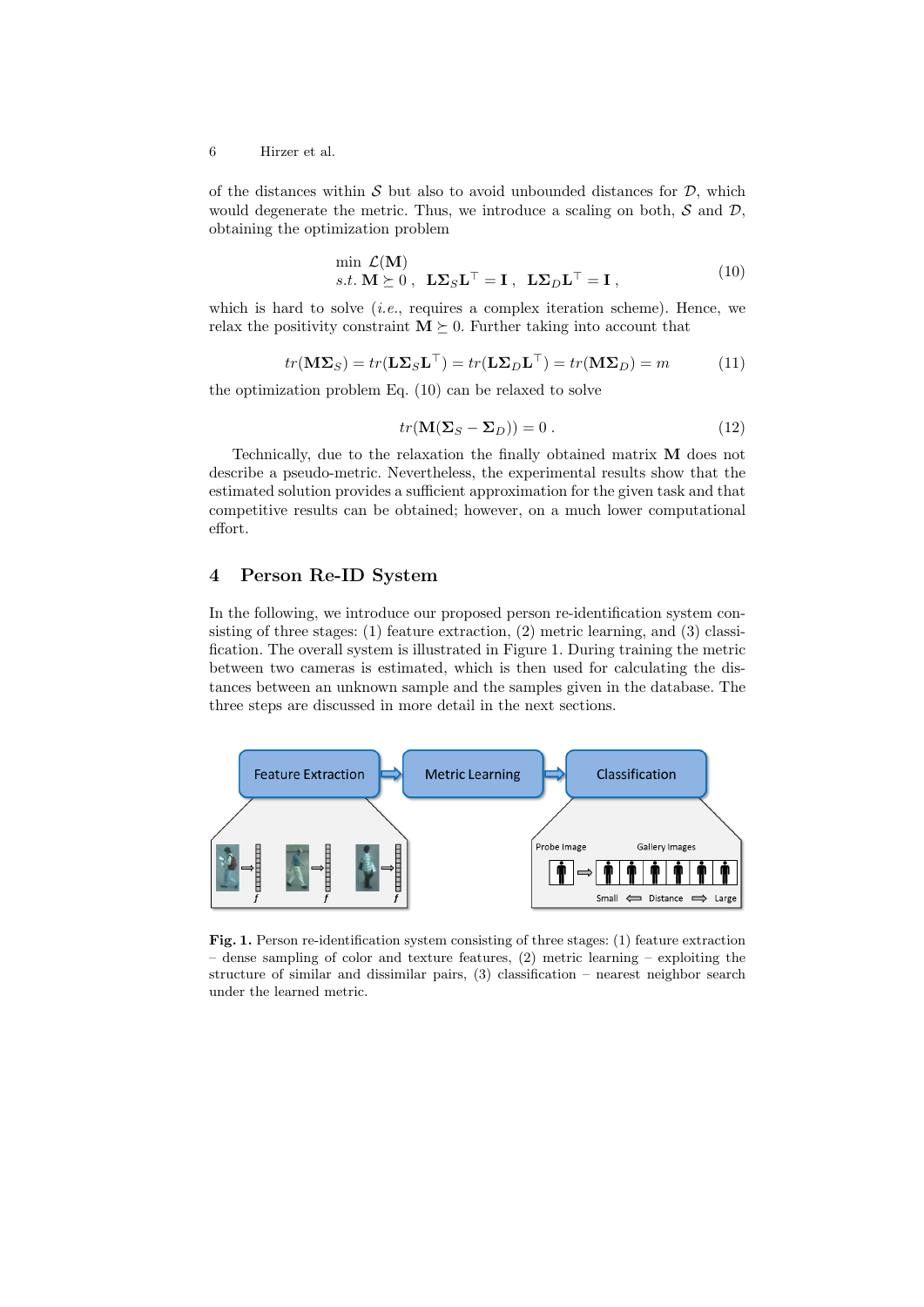#### 4.1 Representation

Color and texture features have proven to be successful for the task of person re-identification. We use HSV and Lab color channels as well as Local Binary Patterns to create a person image representation. The features are extracted from 8x16 rectangular regions sampled from the image with a grid of 4x8 pixels, i.e., 50% overlap in both directions, which is illustrated in Figure 2.



Fig. 2. Global image descriptor: different local features (HSV, Lab, LBP) are extracted from overlapping regions and are then concatenated to a single feature vector.

In each rectangular patch we calculate the mean values per color channel, which are then discretized to the range 0 to 40. Additionally, a histogram of LBP codes is generated from a gray value representation of the patch. These values are then put together to form a feature vector. Finally, the vectors from all regions are concatenated to generate a representation for the whole image.

#### 4.2 Metric Learning

First of all, we run a PCA step, to reduce the dimensionality and for noise removal. In general, this step is not critical (the particular settings are given in Sec. 5), however, we recognized that for smaller datasets also a lower dimensional representation is sufficient. During training we learn a Mahalanobis metric  $\bf{M}$  according to Eq. (12). Once M has been estimated, during evaluation the distance between two samples  $x_i$  and  $x_j$  is calculated via Eq. (1). Hence, additionally to the actual classification effort only linear projections are required.

#### 4.3 Classification

In person re-identification we want to recognize a certain person across different, non-overlapping camera views. In the work at hand, we assume that we have already detected the persons in all camera views, i.e., we do not tackle the detection problem. The goal of person re-identification now is to find a person image that has been selected in one view (probe image) in all the images from another view (*gallery images*). This is achieved by calculating the distances between the probe image and all gallery images using the learned metric, and returning those gallery images with the smallest distances as potential matches.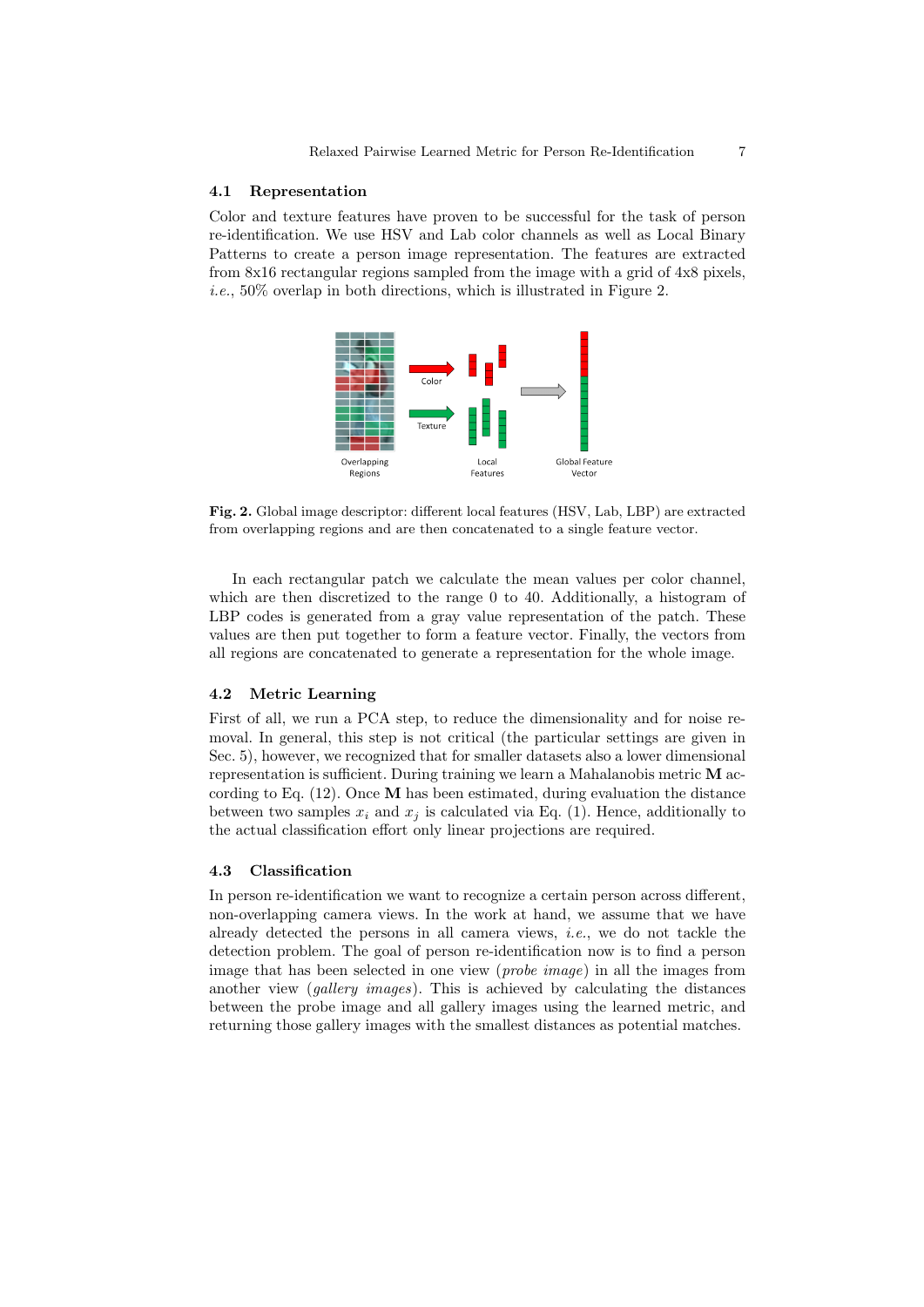## 5 Experimental Results

We evaluated our approach on three publicly available datasets, the VIPeR dataset [11], the PRID 2011 dataset (single shot version) [8], and the  $ETHZ$ dataset [6]. Examples of all three are shown in Figure 3. We chose these datasets because they provide many challenges faced in real world person re-identification applications, e.g., viewpoint, pose and illumination changes, different backgrounds, image resolutions, occlusions, etc. Since the VIPeR dataset is widely used for evaluating person re-identification methods, we performed a more detailed analysis on this dataset. This includes an analysis of different training set sizes, comparisons to the state-of-the-art for person re-identification as well as for metric learning, and an analysis of computation times. As mentioned before, the PCA dimensions are not critical, but in particular we used 75 dimensions for  $VIPeR$ , 40 for PRID 2011 and ETHZ SEQ.  $\#1$ , 20 for ETHZ SEQ.  $\#2$ , and 15 for *ETHZ* SEQ.  $\#3$ .



Fig. 3. Example image pairs from the VIPeR (a), the PRID 2011 (b), and the ETHZ dataset (c). Upper and lower row correspond to different appearances of the same person.

### 5.1 VIPeR Dataset

The VIPeR dataset contains 632 person image pairs taken from two different camera views. Changes of viewpoint, illumination and pose are the most prominent sources of appearance variation between the two images of a person. For evaluation we followed the procedure described in [3]. The set of 632 image pairs is randomly split into two sets of 316 image pairs each, one for training and one for testing. In the test case, the two images of an image pair are randomly assigned to a probe and a gallery set. A single image from the probe set is then selected and matched with all images from the gallery set. This process is repeated for all images in the probe set. The whole evaluation procedure is carried out 10 times, and the average result is reported in form of a Cumulative Matching Characteristic (CMC) curve [2], which represents the expectation of finding the true match within the first  $r$  ranks.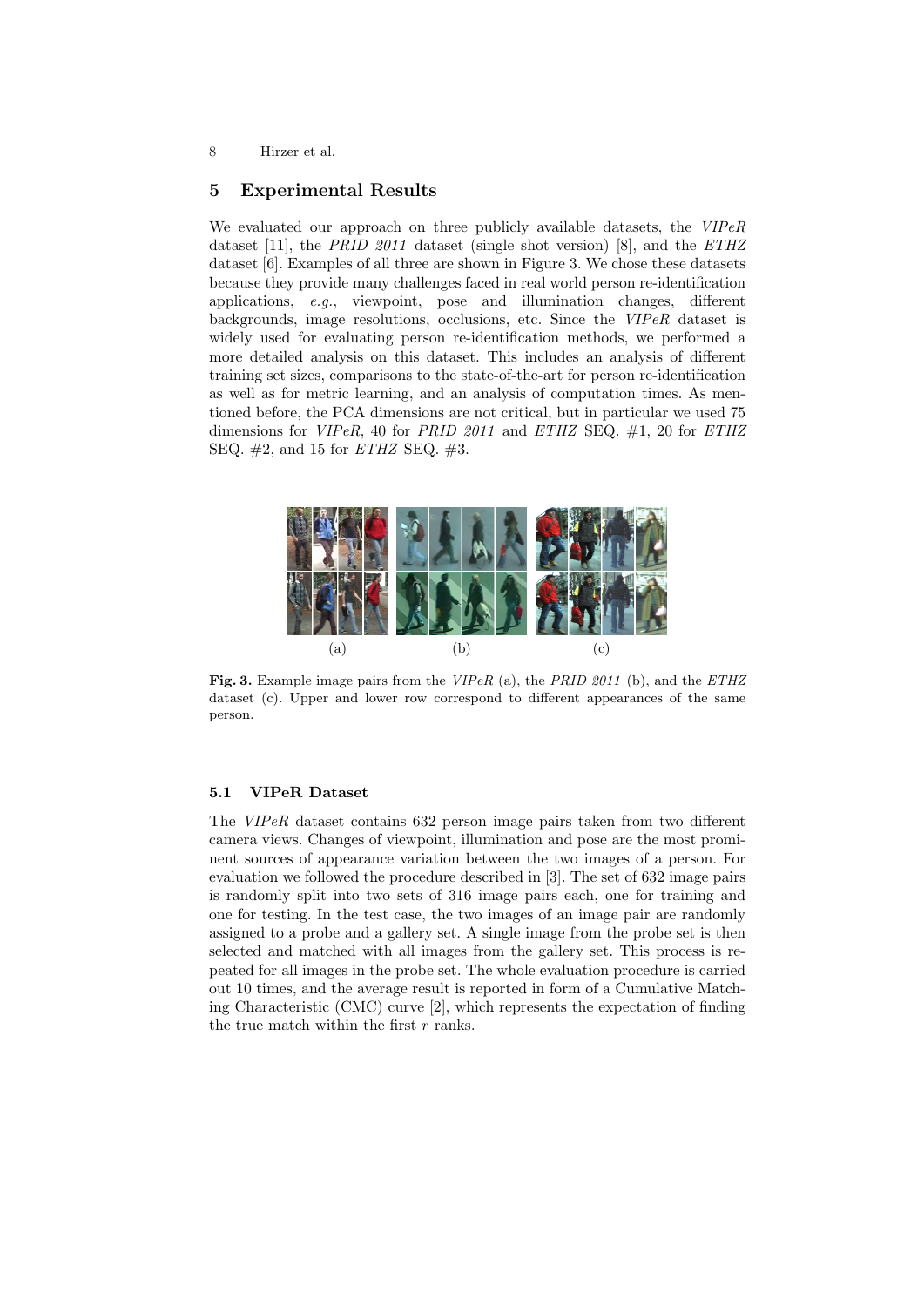The thus obtained results are shown in Figure 4. In addition, we give a comparison to simple feature matching using Euclidean distance and to baseline approaches, i.e., Linear Discriminant Analysis (LDA) and standard Mahalanobis metric. It is obvious that using the proposed metric leads to a huge performance gain over simple feature matching and that also the baselines can be outperformed. Moreover, in Table 1 we show a comparison of our approach to the state-of-the-art in both, person re-identification and metric learning. In the latter case, exactly the same features and training and test set splits have been used. As can be seen, our method outperforms all other methods over the whole range of ranks, however, at much reduced computational costs.

In Table 1 we also analyze the computation time of our method using a Matlab implementation on a 2.83 GHz quad core CPU. The big advantage of our approach compared to others is its training time efficiency, since it does not rely on computationally complex optimization schemes. Please note, the standard Mahalanobis metric is still more efficient, however, the performance gain justifies the slightly higher computational effort. Using the learned metric during the evaluation step is efficient either, making it suitable for even large scale problems.

Moreover, we investigated the influence of the training set size on the performance. Following [15], we reduced the number of training samples from 316 to 200 and 100 respectively. A comparison of our method using the original and the reduced training sets is depicted in Figure 5. As can be seen, reducing the number of training samples to 200 has only little influence on our method. Further reducing it to 100 decreases the performance notably. With decreasing number of samples estimating a reliable metric becomes more and more difficult. Still, our method outperforms the state-of-the-art on both reduced training sets, as shown in Table 2.



CMC 100 90 80 70 Vlatching Rate (%) Matching Rate (%) 60 50  $40<sub>1</sub>$  $30<sub>1</sub>$  $20<sub>1</sub>$  $N_{train} = 316$  $N_{\text{train}} = 200$  $10<sup>F</sup>$  $N_{\text{train}} = 100$ 0 0 50 100 150 200 250 300 Rank

Fig. 4. Average CMC curve of our approach, Mahalanobis, LDA, and feature matching using Euclidean distance on the VIPeR dataset.

Fig. 5. Average CMC curve of our approach for different training set sizes on the VIPeR dataset.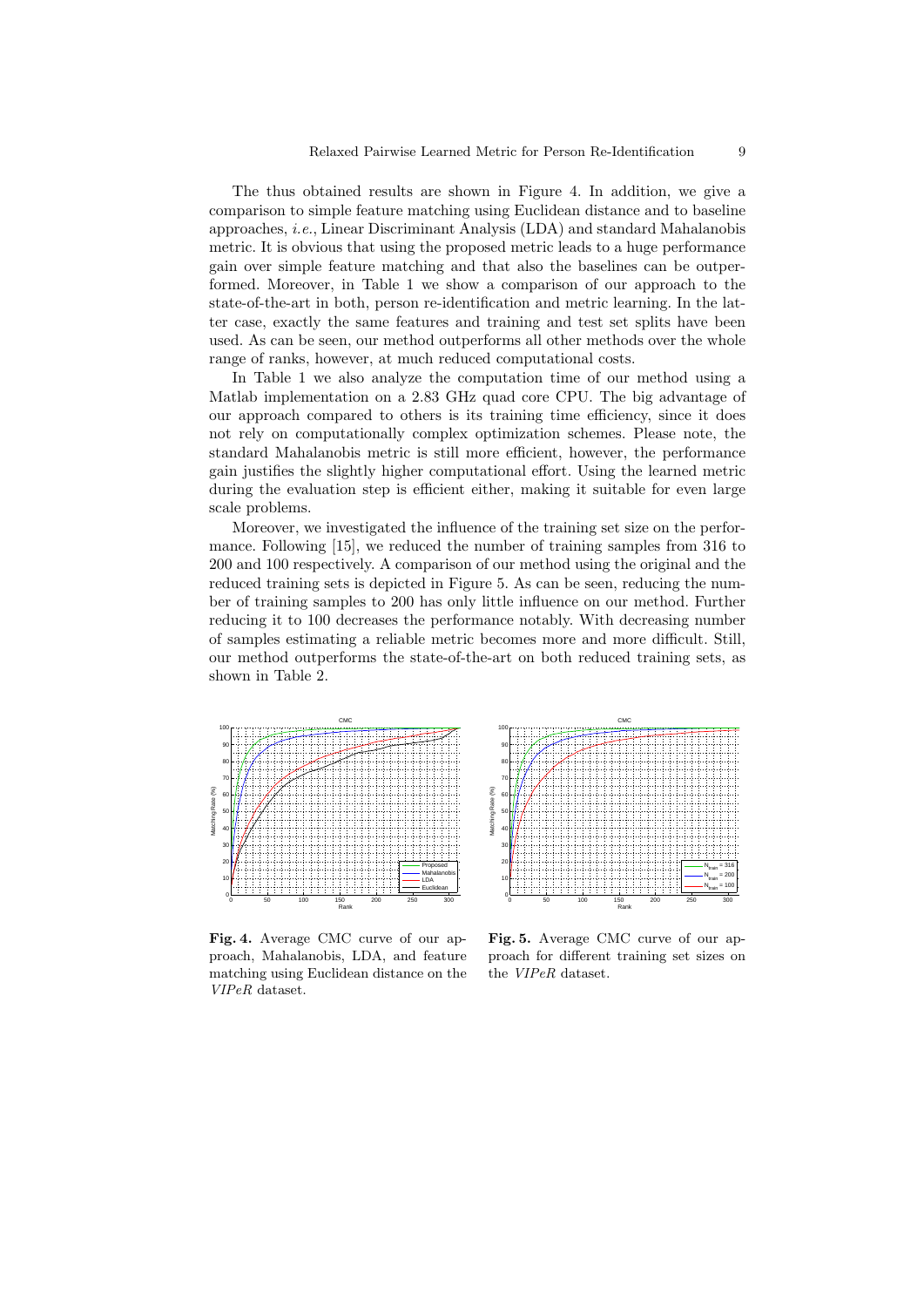| Method                         | $r=1$ | 10 | 20 | 50 | 100 | Timings           |
|--------------------------------|-------|----|----|----|-----|-------------------|
| Proposed                       | 27    | 69 | 83 | 95 | 99  | $0.1 \text{ sec}$ |
| $LMNN$ [16]                    | 18    | 59 | 75 | 91 | 97  | $75 \text{ sec}$  |
| ITML $[17]$                    | 14    | 52 | 71 | 90 | 98  | $16 \text{ sec}$  |
| $LDML$ [18]                    | 5     | 21 | 30 | 51 | 71  | $0.8 \text{ sec}$ |
| Mahalanobis                    | 15    | 52 | 70 | 88 | 95  | $0.003$ sec       |
| LDA                            | 6     | 26 | 38 | 60 | 77  | $0.1 \text{ sec}$ |
| ELF[3]                         | 12    | 43 | 60 | 81 | 93  | $5 \; \text{hrs}$ |
| $\overline{\text{SDALF}}$ [12] | 20    | 50 | 65 | 85 |     |                   |
| ERSVM [7]                      | 13    | 50 | 67 | 85 | 94  | $13 \text{ min}$  |
| DDC <sub>[8]</sub>             | 19    | 52 | 65 | 80 | 91  |                   |
| PS [21]                        | 22    | 57 | 71 | 87 |     |                   |
| <b>PRDC</b> [15]               | 16    | 54 | 70 | 87 | 97  | $15 \text{ min}$  |
| $LMNN-R*$<br>10                | 20    | 68 | 80 | 93 | 99  |                   |

**Table 1.** Comparison of matching rates in  $[\%]$  at different ranks r and, if available, average training times per trial on the VIPeR dataset. (\* indicates that the best run was reported, which cannot be directly compared to the other results!)

| Method                  |    |    | $N_{train} = 200 N_{train} = 100$ |       |
|-------------------------|----|----|-----------------------------------|-------|
|                         |    |    | $r = 1 10 20$ $r = 1 10 20$       |       |
| Proposed                | 20 |    | 56 71 11                          | 38 52 |
| Best reported in $[15]$ | 13 | 63 |                                   | 49    |
|                         |    |    |                                   |       |

Table 2. Matching rates of our approach and the best methods reported in [15] in [%] at different ranks r on reduced training sets.

### 5.2 PRID 2011 Dataset

The PRID 2011 dataset consists of person images recorded from two different static surveillance cameras, where we used the single shot scenario (one image per person in each camera view) for our evaluation. Typical challenges on this dataset are viewpoint and pose changes as well as significant differences in illumination, background and camera characteristics. Camera view A contains 385 persons, camera view B contains 749 persons, with 200 of them appearing in both views. Hence, there are 200 person image pairs in the dataset. These image pairs are randomly split into a training and a test set of equal size. For evaluation on the test set, we followed the procedure described in  $[8]$ , *i.e.*, camera A is used for the probe set and camera B is used for the gallery set. Thus, each of the 100 persons in the probe set is searched in a gallery set of 649 persons (all images of camera view B except the 100 training samples). Again, the whole procedure is repeated 10 times and the result is reported in form of an average CMC curve in Figure 6. As can be seen, applying the proposed metric leads to superior performance compared to using LDA or Euclidean distance. Since the diversity in this dataset is smaller, i.e., it contains a lot of similar persons, the benefits of discriminative learning cannot be fully exploited.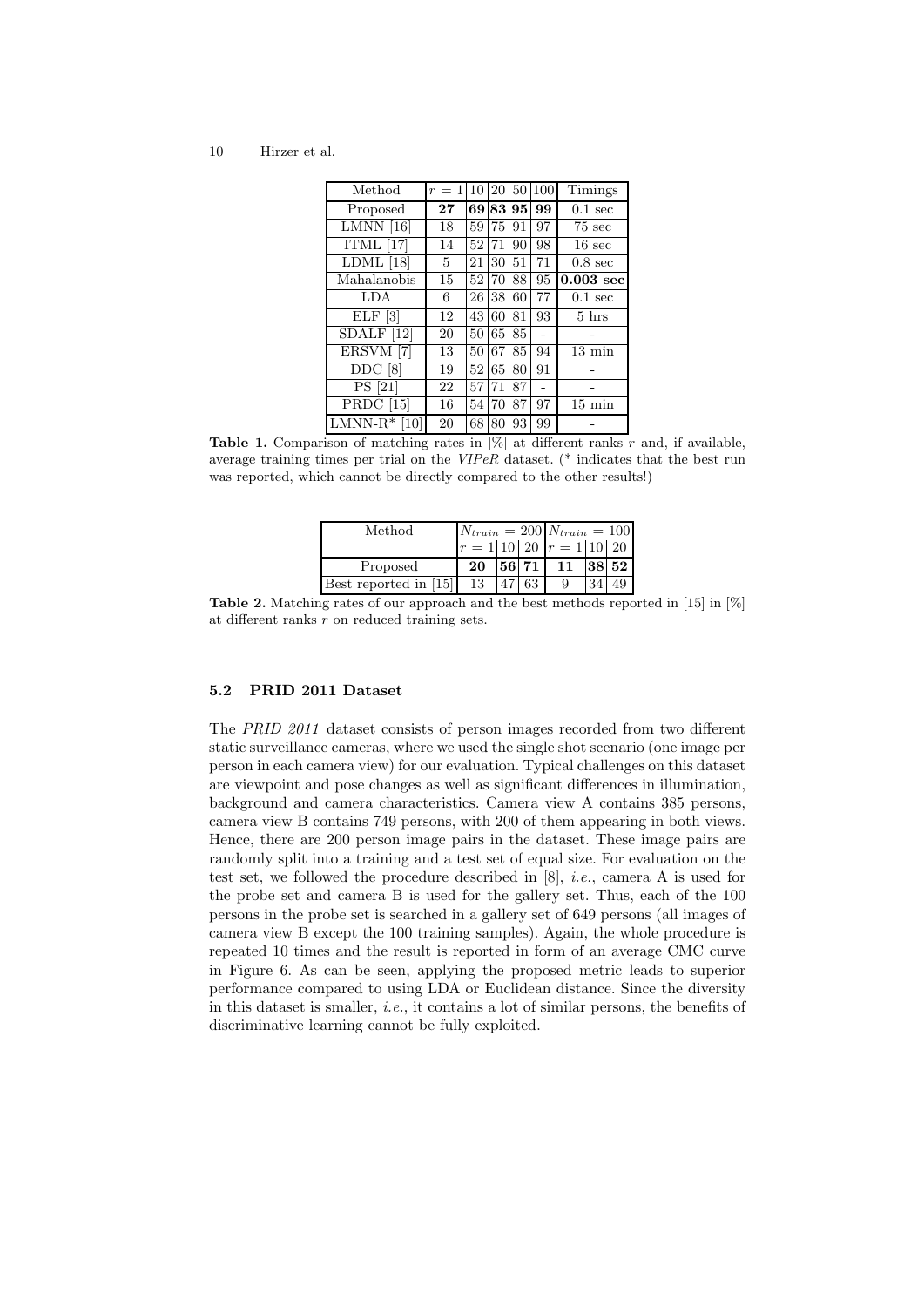

Fig. 6. Average CMC curve of our approach, Mahalanobis, LDA, and feature matching using Euclidean distance on the PRID 2011 dataset.

Table 3 compares our approach to the work of Hirzer et al. [8] for different ranks. Their approach uses a descriptive and a discriminative model to rank the images in the gallery set. The highest matching rates are achieved by a combination of both models. However, their system is designed for human-inthe-loop interaction, so a human operator actually makes the decision which of both models to use. In particular, we compare our method to their descriptive model, which also uses a single shot setup, i.e., person image pairs. In contrast, their discriminative model uses a multi shot setup, so that a fair comparison is not possible. As can be seen by the numbers, our method clearly outperforms their descriptive model at all ranks, especially in the middle range with nearly 20% performance gain.

Also note that the approach of Hirzer *et al.* does not need a training phase, so the authors do not split the image pairs into a training and a test set. Instead, they use all 200 image pairs and all 749 gallery images of camera view B. This is slightly different from our setup, where we exclude the 100 training image pairs from the test phase.

| Method           | $\boldsymbol{r}$ |  | $= 1 10 20 50 100$ |
|------------------|------------------|--|--------------------|
| Proposed         | 15               |  | 42 54 70 80        |
| Descr. Model [8] |                  |  | 24   37   56   70  |

Table 3. Matching rates of our approach and the descriptive model of [8] in [%] at different ranks r on the PRID 2011 dataset.

## 5.3 ETHZ Dataset

The ETHZ dataset [6] contains video sequences of urban scenes captured from moving cameras. Originally proposed for pedestrian detection [25] it was later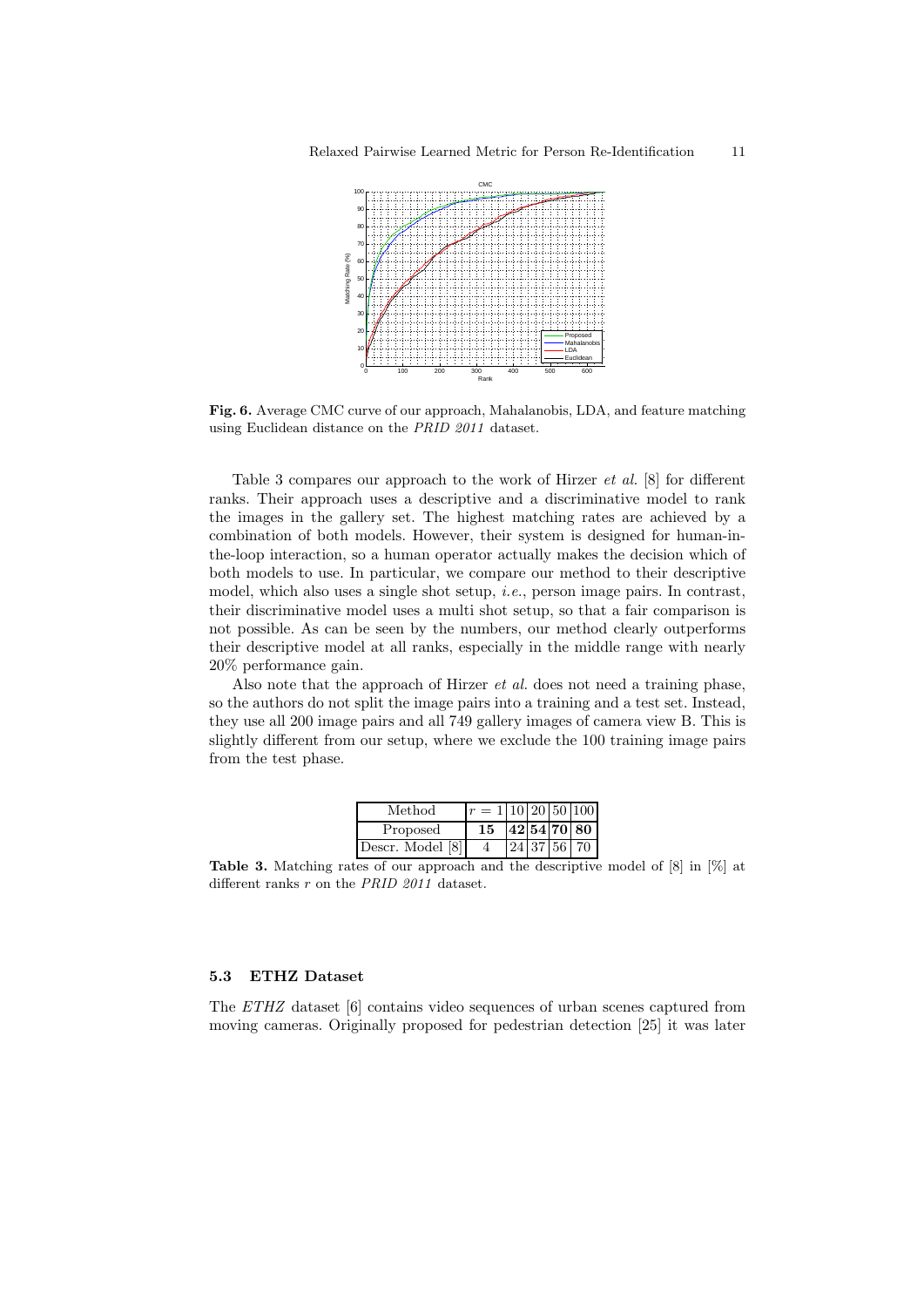modified for benchmarking person re-identification approaches. The dataset consists of person images extracted from three video sequences structured as follows: SEQ. #1 contains 83 persons (4.857 images), SEQ. #2 contains 35 persons (1.961 images), and SEQ. #3 contains 28 persons (1.762 images). All images have been resized to 64x32 pixels. The most challenging aspects of the ETHZ dataset are illumination changes and occlusions. However, since person images are captured from a single moving camera, the dataset does not provide a realistic scenario for person re-identification with multiple, disjoint cameras, different viewpoints, different camera characteristics, etc.

Despite this limitation it is commonly used for person re-identification, so we also evaluated our approach on this dataset. Similar to [12] and [6] we use a single shot evaluation strategy, *i.e.*, we randomly sample two images per person to build a training pair, and another two images to build a test pair. The images of the test pairs are then assigned to the probe and the gallery set. After learning a metric from the training pairs, each image in the probe set is matched with all images in the gallery set. The whole procedure is repeated 10 times to generate an average CMC curve, as shown in Figure 7.



Fig. 7. Average CMC curve of our approach, Mahalanobis, LDA, and feature matching using Euclidean distance on the  $ETHZ$  dataset. According to [6], only the first 7 ranks are shown.

As already stated above, here only tracks of persons are considered but not different camera views. Hence, as expected, metric learning which mainly captures the transitions in inter-camera feature space has only little influence. Moreover, especially for SEQ.  $#2$  and SEQ.  $#3$  the number of training samples is very small, making metric learning quite difficult. Nevertheless, for the larger sequence,  $SEQ. \#1$ , a clear performance gain can be achieved. Moreover, in Table 4 we compare our matching rates to two other methods that also use a single shot evaluation, namely SDALF  $[12]$  and PLS  $[6]$ . On SEQ.  $\#1$ , we achieve state-ofthe-art results comparable to [6], and outperform [12]. Interestingly, even using the Euclidean distance slightly outperforms [12]. Although on the other two sequences the power of metric learning is not fully exploited, results in the range of the state-of-the-art (SEQ.  $\#2$ ) or better (SEQ.  $\#3$ ) can be obtained.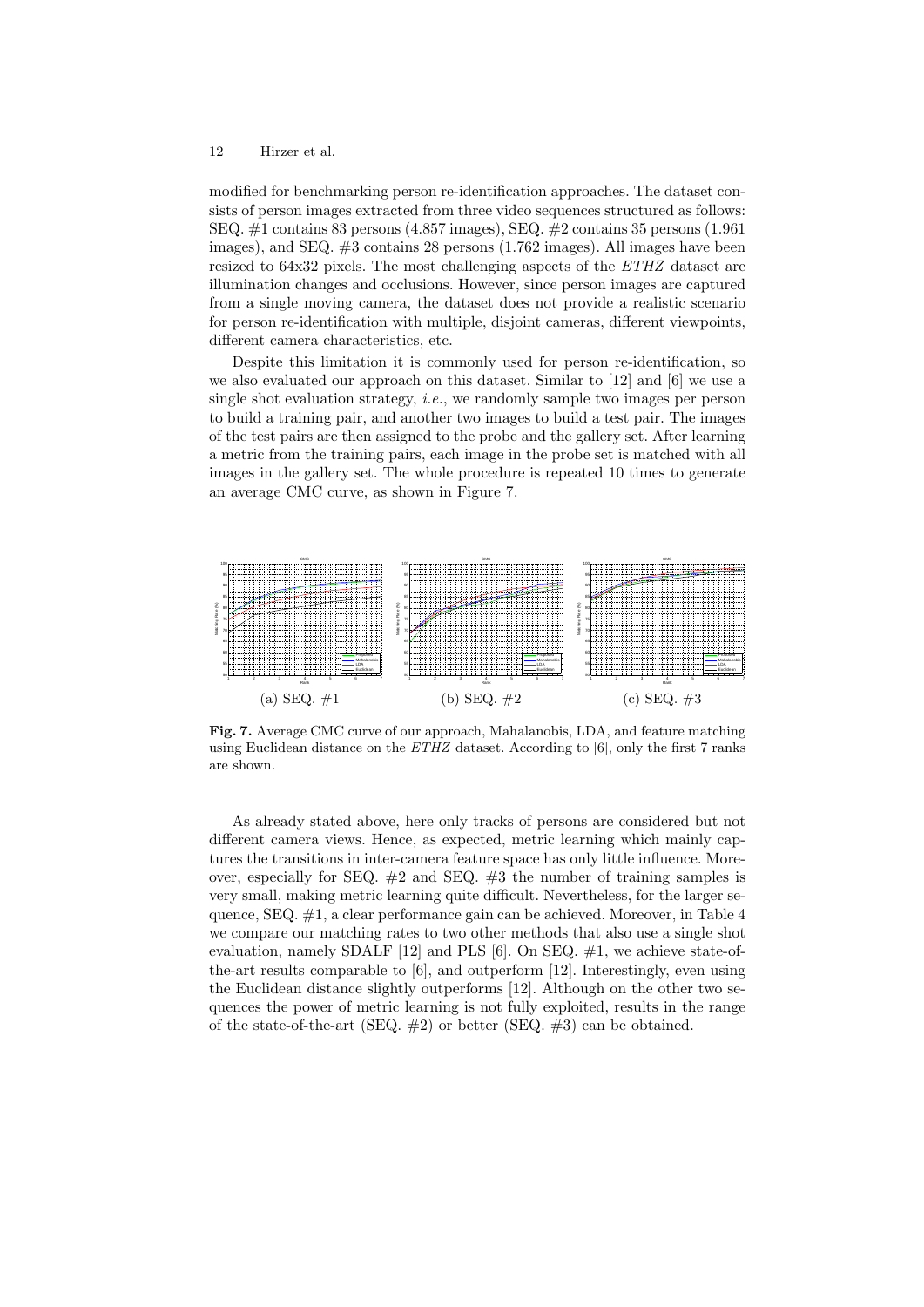|                                                                           | $SEQ. \#1$                                                                  |  |  |  |  |  | SEQ. $#2$ |  |  |                 |  |  |  | SEQ. $#3$ |  |  |        |  |  |  |  |
|---------------------------------------------------------------------------|-----------------------------------------------------------------------------|--|--|--|--|--|-----------|--|--|-----------------|--|--|--|-----------|--|--|--------|--|--|--|--|
| Method                                                                    |                                                                             |  |  |  |  |  |           |  |  | $2 \mid 3 \mid$ |  |  |  |           |  |  | 12 3 4 |  |  |  |  |
| Proposed                                                                  | $[77 83 87 90 91 92 92 65 77 81 82 86 89 90 83 90 92 94 96 96 97]$          |  |  |  |  |  |           |  |  |                 |  |  |  |           |  |  |        |  |  |  |  |
| SDALF [12] 65 73 77 79 81 82 84 64 74 79 83 85 87 89 76 83 86 88 90 92 93 |                                                                             |  |  |  |  |  |           |  |  |                 |  |  |  |           |  |  |        |  |  |  |  |
| PLS.                                                                      | $\overline{79}$ 85 86 87 88 89 90 74 79 81 83 84 85 87 77 81 82 84 85 87 89 |  |  |  |  |  |           |  |  |                 |  |  |  |           |  |  |        |  |  |  |  |

Table 4. Matching rates of our approach, SDALF (single shot), and PLS in [%] on the ETHZ dataset at the first 7 ranks.

# 6 Conclusion

Recently, metric learning was introduced for the task of person re-identification, which is a considerable tradeoff between descriptive and discriminative modeling. In fact, good results can be obtained, however, at high computational costs. Since for the given task even the training should be efficient, in this work we targeted a more efficient metric learning approach. In particular, we proposed to use a discriminative Mahalanobis metric learning, which can be efficiently solved after some relaxations. The benefits of the proposed method are clearly demonstrated in the experimental results, where we show state-of-the-art or even better results on three standard benchmark datasets, i.e., VIPeR, PRID 2011, and ETHZ. This is in particular of interest, since we build on a quite simple representation. In fact, compared to the usage of Euclidean distance metric learning drastically boosts the performance. Moreover, the results reveal that the benefits of discriminative metric learning can be fully exploited for highly diverse views. Furthermore, we gave evaluations on timings and the importance of number of training samples. Future work would include the application of more sophisticated features and a more detailed study of the relaxed optimization problem.

Acknowledgments The work was supported by the Austrian Science Foundation (FWF) project Advanced Learning for Tracking and Detection in Medical Workflow Analysis (I535-N23) and by the Austrian Research Promotion Agency (FFG) project SHARE in the IV2Splus program.

# References

- 1. Gheissari, N., Sebastian, T.B., Hartley, R.: Person reidentification using spatiotemporal appearance. In: Proc. CVPR. (2006)
- 2. Wang, X., Doretto, G., Sebastian, T.B., Rittscher, J., Tu, P.H.: Shape and appearance context modeling. In: Proc. ICCV. (2007)
- 3. Gray, D., Tao, H.: Viewpoint invariant pedestrian recognition with an ensemble of localized features. In: Proc. ECCV. (2008)
- 4. Bak, S., Corvee, E., Brémond, F., Thonnat, M.: Person re-idendification using Haar-based and DCD-based signature. In: Proc. Workshop on Activity Monitoring by Multi-Camera Surveillance Systems. (2010)